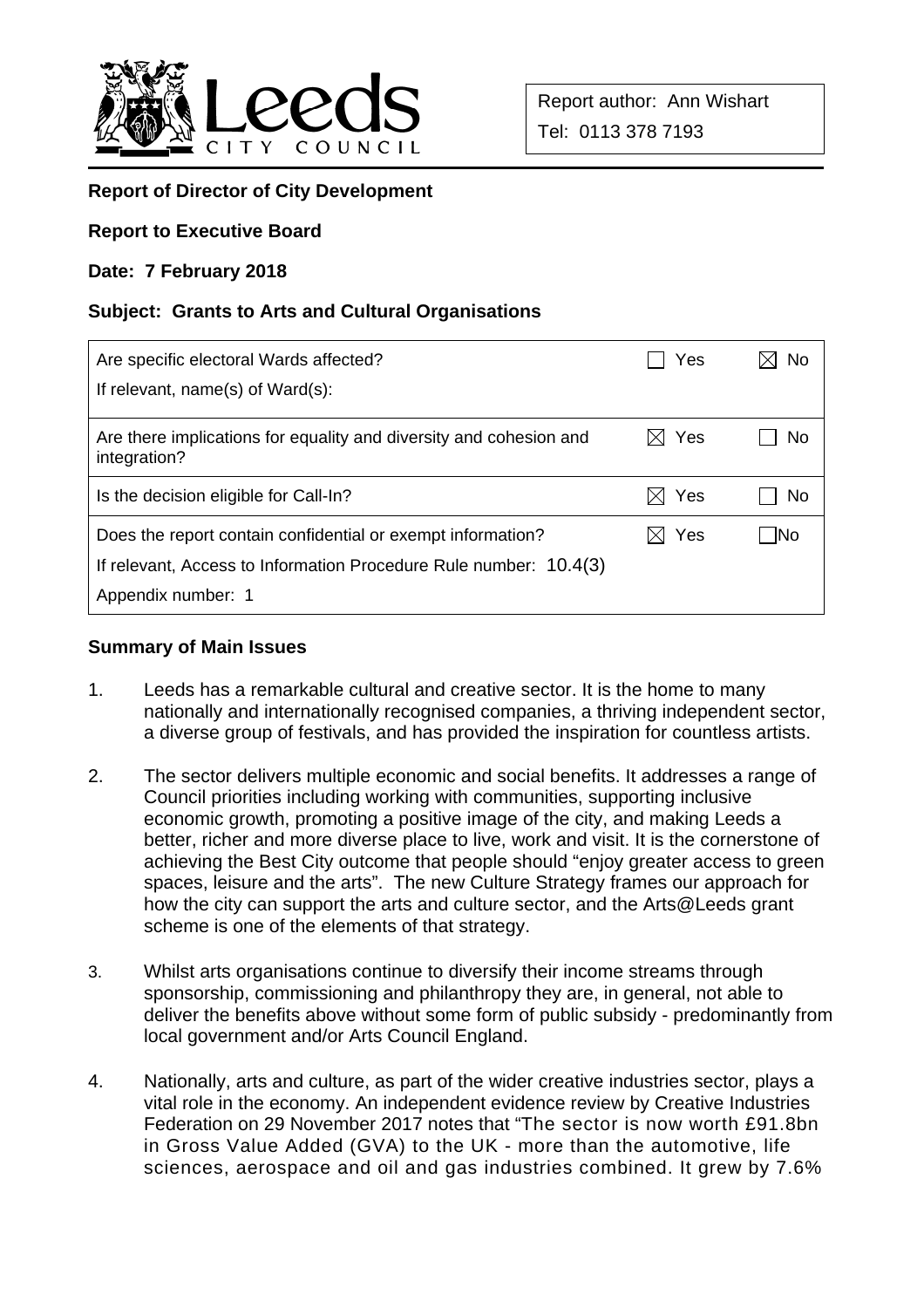over the 2015-2016 period, compared to a 3.5% rate of growth for the economy as a whole"

- 5. In Leeds there are two specific arts grant funds; arts@leeds and Leeds Inspired. arts@leeds provides core revenue support to organisations whilst Leeds Inspired is a more modest scheme to fund one off projects. The current arts@leeds scheme, which is the focus of this paper, has been operating for 6 years. Organisations on this scheme benefit from multi-year funding agreements which allow them to plan their businesses effectively.
- 6. Following on from the development and consultation of the new Culture Strategy the scheme was updated and revised, introducing three tiers to reflect the needs of organisations of different scales and at different stages in their development. The scheme will also reflect the wider offer of Council support with a programme that includes business support, financial investment, networking opportunities and advocacy.
- 7. In July 2017 Executive Board agreed the proposal for this revised scheme. This report now recommends the level of support to individual organisations for four years, based on an assessment of their respective applications, and a subsequent balancing of the overall portfolio which took in a number of factors.

### **Recommendations**

8. Executive Board is recommended to:

Approve the level of support for individual organisations over the 4-year arts@leeds programme as listed at 3.4 in this report.

To note that the Chief Officer, Culture and Sport is responsible for the implementation of this decision.

## **1. Purpose of the Report**

1.1 To recommend for approval the allocation of the 4 year arts@leeds grants 2018-22.

## **2. Background Information**

- 2.1 A great deal of Cultural activity is delivered or facilitated directly by the Council. This includes direct delivery by the Museums and Galleries, and Arts, Events and Venues teams, and major outdoor events such as Leeds West Indian Carnival and Pride. Other cultural activity is supported by Leeds City Council through a number of different mechanisms. These mechanisms are not limited to arts@leeds and Leeds Inspired funding but also include commissioned activity, Community Committee funding, rate relief, prudential borrowing facilities and, in some circumstances, capital funding.
- 2.2 Grant aid from the council enables cultural organisations to support, develop and programme cultural activities in the city. Funding received via grant aid is used to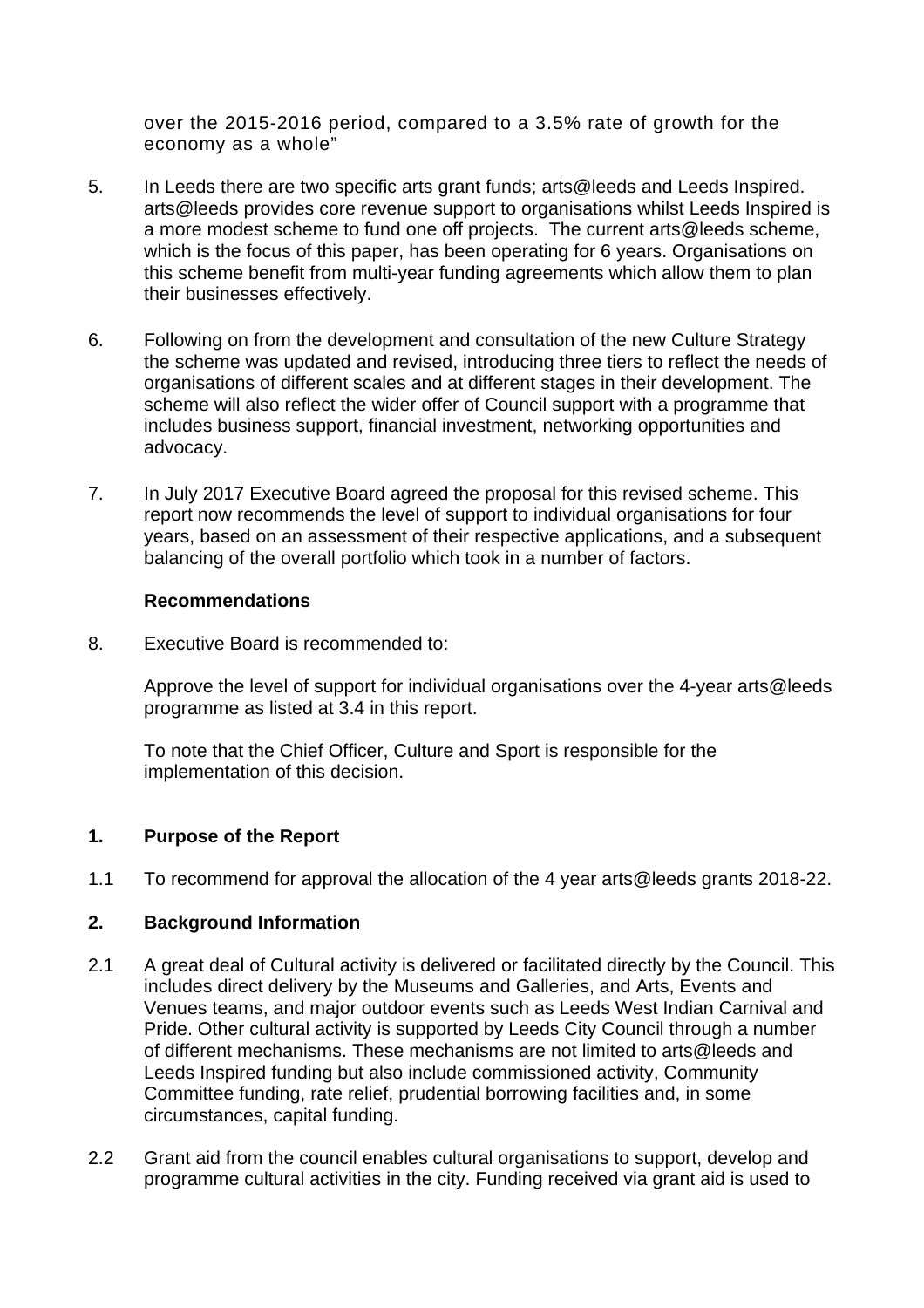give the public the opportunity to have rich and high quality artistic experiences as creators, participants and audience members - whilst allowing arts organisations to take creative risks. Council support is predicated on the City's priorities including those in the new Cultural Strategy. The scheme will strengthen our links to the arts and culture sector by supporting established and emerging companies both financially and through business support, and developing inclusive economic growth both in the sector and across Leeds, through employment and by the encouragement of cultural tourism.

- 2.3 arts@leeds funding boosts investment into the city as many organisations use the Council's grant to access other forms of public funding. Data supplied by grant recipients as a condition of their funding agreements part show that in 2016-17 our arts@leeds funded organisations leveraged £55.9m match funding, of that £18,9m was support from Arts Council England. For every £1 invested by Leeds City Council £29.78 was brought into the city.
- 2.4 In July 2017, Executive Board agreed a budget for arts@leeds programme for 2018-22 of £1,760,000.
- 2.5 The new scheme has three tiers, enabling the Council to support the cultural and creative sector at the level appropriate to its needs. It enables the Council to support a diverse portfolio of arts and cultural activities with a limited funding envelope.
- 2.6 The proposed three tiers are described below.

#### **Level 1 - engagement**

Duration: no time limit – ongoing activity Financial investment: none

Overview: Level 1 provides an ongoing programme open to all artists and organisations planning on delivering cultural work in Leeds. It is predominantly aimed artists either new to the city or starting their creative journey. Each organisation will be offered advice sessions supported by the Arts Development team which include funding advice, business development, and signposting to networks and other organisations and artists. Organisations will also have access to a series of seminars and training. To join the programme, artists would be invited to a 1-2-1 arts@leeds introductory meeting.

## **Level 2 - development**

Duration: 4 year programme (with 2 year review) Financial investment from £4,000

Overview: Open to all Leeds based cultural organisations, this programme will support small to midscale cultural organisations. An annual package of cash funding and tailored business development from the Council organisations to help them to thrive.

**Level 3 - investment**  Duration: 4 year programme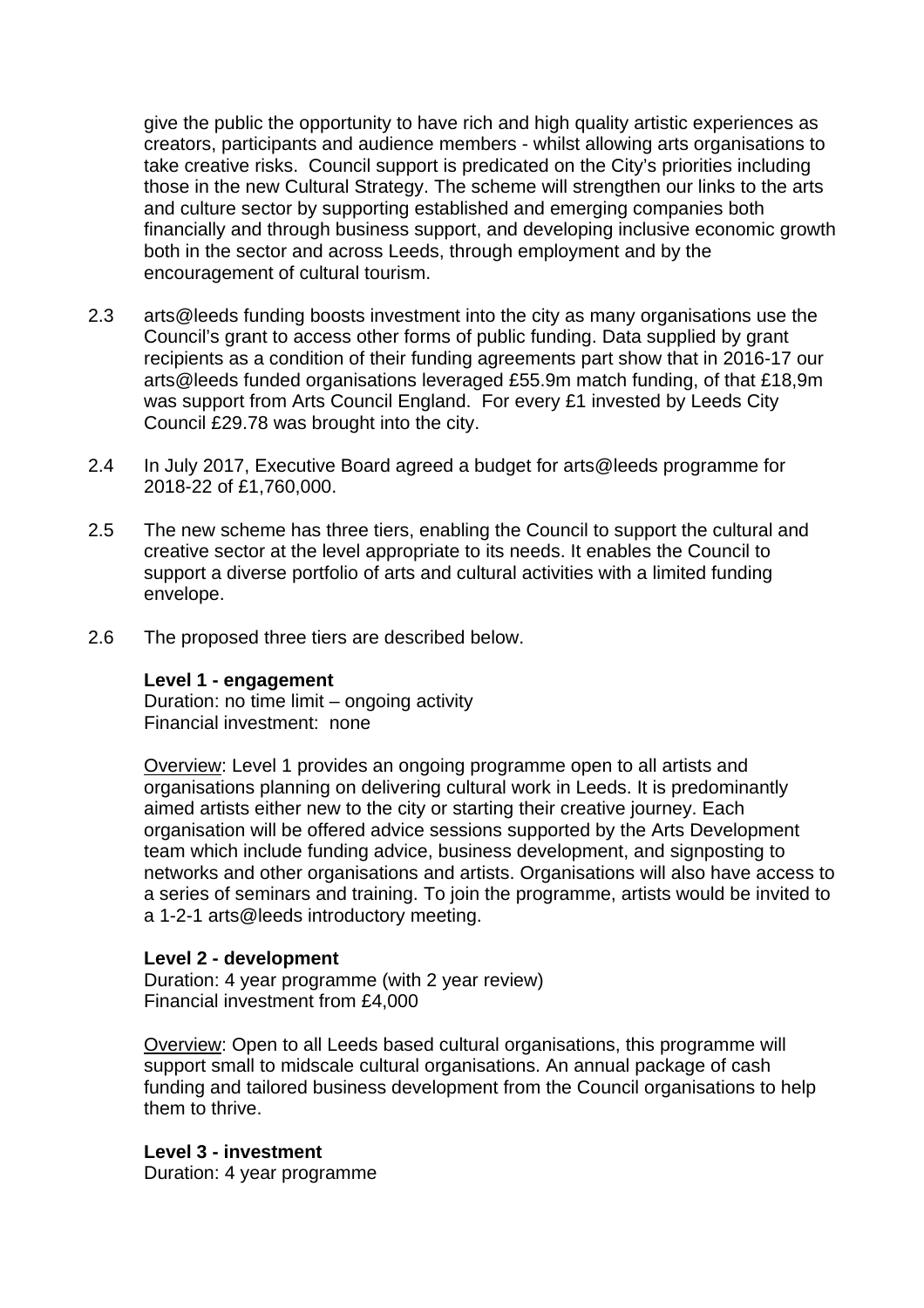### Financial investment from £50,000

Overview: This programme is aimed at larger organisations that are able to deliver on more council priorities, offer a greater contribution to the economy, can develop the city's international culture offer, support the development of the employment & skills for the industry, and reach a wider audience. Due to the level of funding being invested, organisations funded through this scheme will be required to deliver additional activity for the council which will include; specific activity in targeted locations; delivering a percentage of their work with an international focus, offer explicit support to emerging organisations, and implement plans to pay a living wage.

- 2.7 This programme will enable us to demonstrate value for money and we will be able to illustrate the actual investment from local authority to the creative sector not just the financial support. This investment includes officer time, training session costs, prudential borrowing, capital support and any rate relief received. At the end of each financial year each organisation will receive a statement of investment highlighting and calculating the council support specific to them.
- 2.8 After the scheme was launched 59 applications were received. These were then assessed by members of the Arts, Venues & Events team. All grants applications were assessed against the same criteria: reach; target audiences; match with the Culture Strategy objectives; financial stability; budget; potential alternative funding sources and opportunities; equality and diversity; proposed programme of activity, and commitment to the city.
- 2.9 Following the initial assessment the majority of organisations were recommended for awards whilst weaker applications were discounted. However all applicants will benefit from the Level 1 programme listed in 2.6
- 2.10 The recommended list was then further tested by a 'balancing' process which included the Portfolio Holder for Culture and the Economy and the Chief Officer for Culture and Sport. Initial recommendations were tested in line with the objectives of the scheme and within the available budget. The criteria for balancing included artform, geographical location, demographics of participants of participants, gender and ethnicity. Ultimately an element of informed judgement is used to select the final recommended list.
- 2.11 Of the 59 applicants it is recommended to support 42 organisations. Of the grants proposed, 12 organisations are new to the scheme including for example, Jazz Leeds, Leeds Lieder and the Transform Festival.
- 2.12 In terms of art form the recommendations breakdown as follows: 10 combined arts, 5 dance, 2 festival/carnival, 2 literature, 1 live art, 7 music, 9 theatre and 6 visual arts. Within the portfolio we aim to support diverse cultural activities/organisations and recommended organisations include the Geraldine Connor Foundation, Leeds Chinese Community Association, Leeds Irish Arts Foundation, RJC Dance and South Asian Arts UK.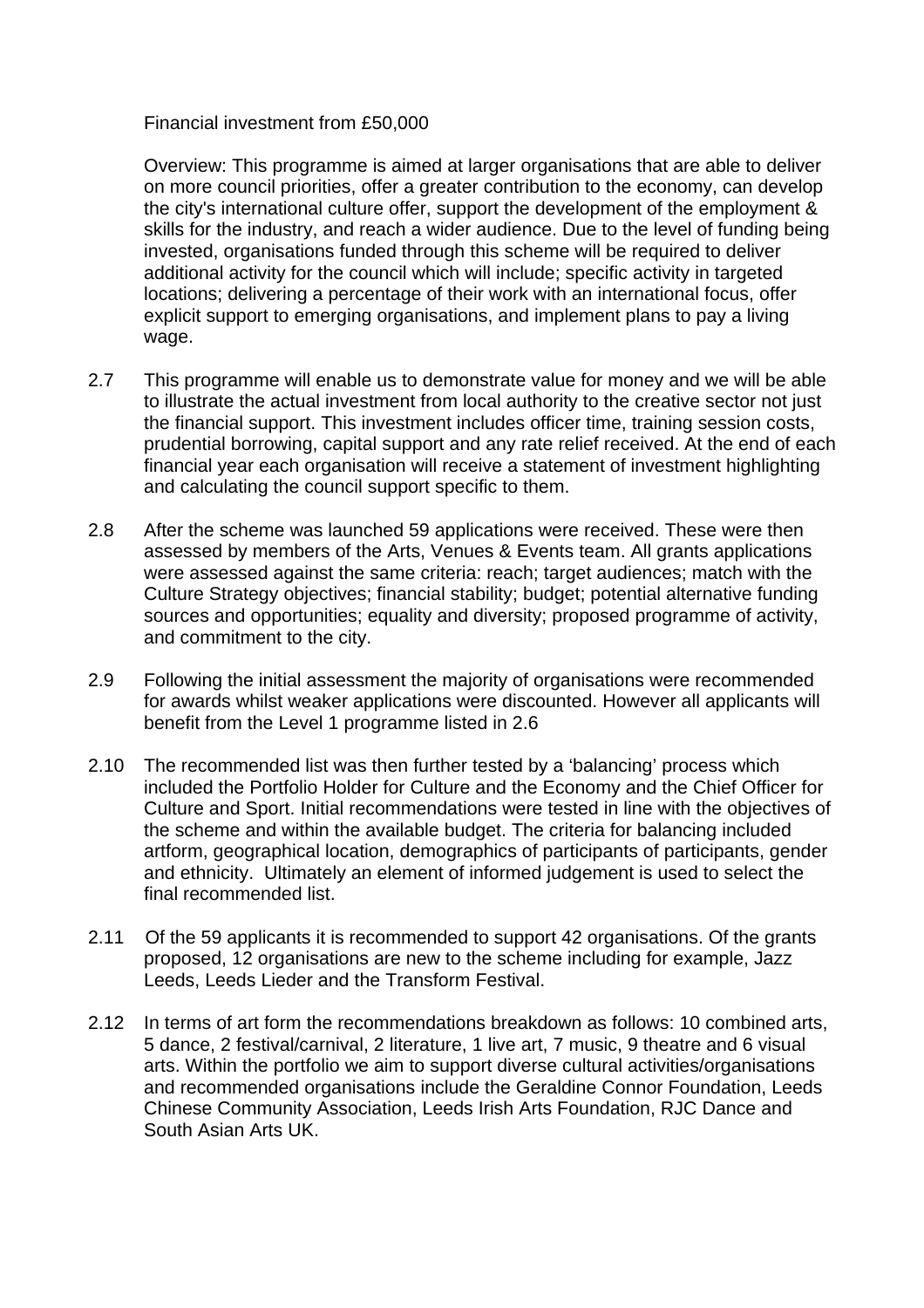- 2.13 Of the organisations recommended for funding, 6 work specifically with young people including; DAZL, Tutti Frutti, Interplay Theatre and Theatre Company Blah Blah Blah.
- 2.14 The recommendations see investment into a number of organisations programming work outside the city centre which is above previous levels. These include Chapel FM (Heads Together), DAZL, Left Bank, Otley Courthouse and Slung Low.
- 2.15 As part of the arts@leeds programme a particular need was recognised to continue to develop and support the visual arts in the city. A range of visual arts organisations are supported including East Street Arts and The Tetley. In terms of talent development, East Street Arts is developing and nurturing the new wave of visual artists and are leading the way in visual arts through their studio programme, mentoring and support for emerging artists with their work in the communities. Through Union 105 (Chapeltown), their artists' house in Beeston, the Art Hostel and their new venture Mary Studios and the BEETA programme. Although the recommendations for both East Street Arts and the Tetley fall under the minimum funding to be part of the Investment Programme it is strongly felt that strategically both would benefit from inclusion in it - and the programme will be adjusted accordingly.
- 2.16 In addition to applicants who are not recommended for funding, it was unfortunately not possible to fund many organisations to the level they had requested. It is also in the nature of the scheme that in order to support some of the smaller organisations, we are increasingly reliant on the larger organisations seeing a reduction in their funding to accommodate this. The four organisations who have traditionally received the largest awards all see reductions this year, with Leeds Grand Theatre and Opera Trust (LGTOH) being the most significantly affected due to a range of factors in the assessment process.
- 2.17 In line with practice elsewhere this report does not list unsuccessful organisations, or the amount applied for. This is because public knowledge about unsuccessful applications could be detrimental to those organisations when they apply for funding elsewhere. A list of unsuccessful applicants is however included in the confidential appendix.
- 2.18 Fundamental to the scheme is monitoring of the social and economic value for the city. All successful applicants commit to collect and submit annual core data. The delivery against commitments and clear evidence of value were used when assessing organisations as part of the grant process. All organisations receiving four-year grants will be subject to annual review against their commitments.

## **3. Main Issues**

3.1 Due to the success of the previous scheme, the new application round was heavily oversubscribed.

In summary:

• The value of all the bids against the 4 year scheme was £2,288,817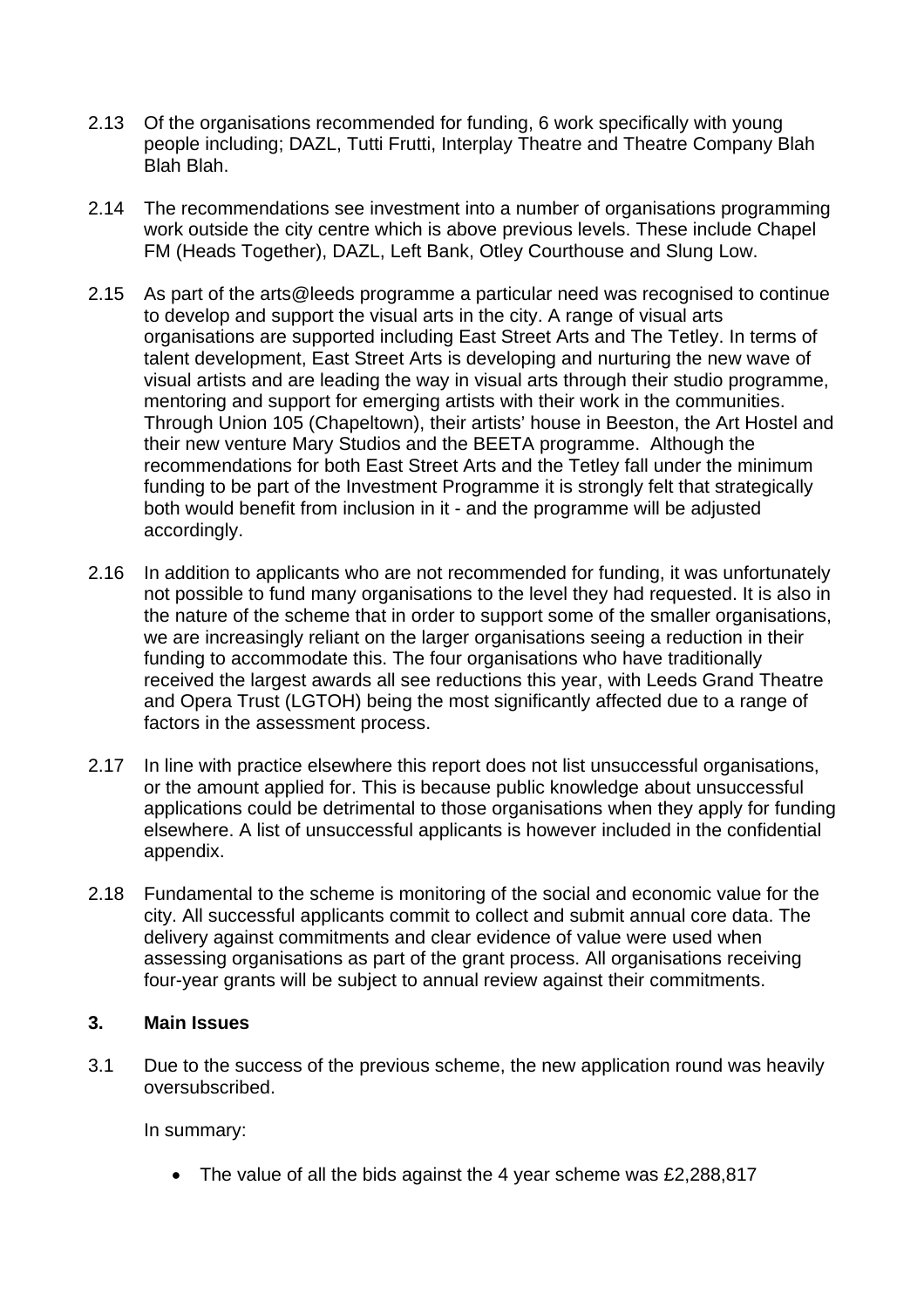- Total budget in year 1 of the fund is £1.76million
- 59 applications were received
- 25 applications were from organisations new to the scheme
- 20 requested an uplift in funding to the total of £371,073
- 42 organisations are recommended for funding
- Of the proposed successful applications 12 are new to the scheme
- We hosted three launch events for which were attended by a total of 120 people and 58 organisations attended 1 hour individual funding surgeries. We offered daytime as well as evening sessions and also completed 4 telephone surgeries
- 3.2 The applications covered a wide range of art forms i.e. dance, performance, visual arts, and the proposed recommendations for funding have taken this into consideration. This will ensure that the city will host opera; theatre; creative writing; dance; music in many forms; craft; design; creative digital; street entertainment; photography; visual arts; and more.
- 3.3 By applying the balancing exercise we have ensured that the city is funding cultural organisations across the city both large and small and have been able to support innovative grass root community activity alongside the larger, internationally acclaimed flagship organisations.
- 3.4 The proposed allocations the 4-year grants

| <b>Name of Organisation</b>                       | a@I award 2017/18 | proposed funding |
|---------------------------------------------------|-------------------|------------------|
| A Quiet word                                      | £0                | £4,000           |
| <b>Artlink</b>                                    | £9,120            | £9,120           |
| <b>Assembly House</b>                             | £1,900            | £4,000           |
| Cloth Cat                                         | £0                | £4,000           |
| Compass                                           | £1,900            | £4,000           |
| <b>DAZL</b>                                       | £6,413            | £8,000           |
| <b>Geraldine Connor Foundation</b>                | £0                | £4,000           |
| <b>Heads Together</b>                             | £8,550            | £10,500          |
| Interplay                                         | £12,113           | £12,000          |
| <b>Invisible Flock</b>                            | £1,900            | £5,000           |
| <b>Jazz Leeds</b>                                 | £0                | £4,000           |
| Leeds Big Bookend & Northern Short Story Festival | £0                | £4,000           |
| Leeds Chinese Community Association               | £1,900            | £4,000           |
| <b>Leeds Community Arts Network</b>               | £0                | £4,000           |
| Leeds International Piano Competition             | £12,350           | £10,000          |
| Leeds Irish Arts Foundation                       | £2,850            | £4,000           |
| Leeds Lieder                                      | £0                | £4,000           |
| Left Bank                                         | £1,900            | £5,000           |
| Live Art Bistro                                   | £0                | £4,000           |
| <b>Morley Arts Festival</b>                       | £1,900            | £4,000           |
| Northern Opera Group                              | £0                | £4,000           |
| <b>Otley Courthouse</b>                           | £4,180            | £7,000           |
| Pavilion                                          | £9,120            | £9,120           |

#### **arts@leeds development programme**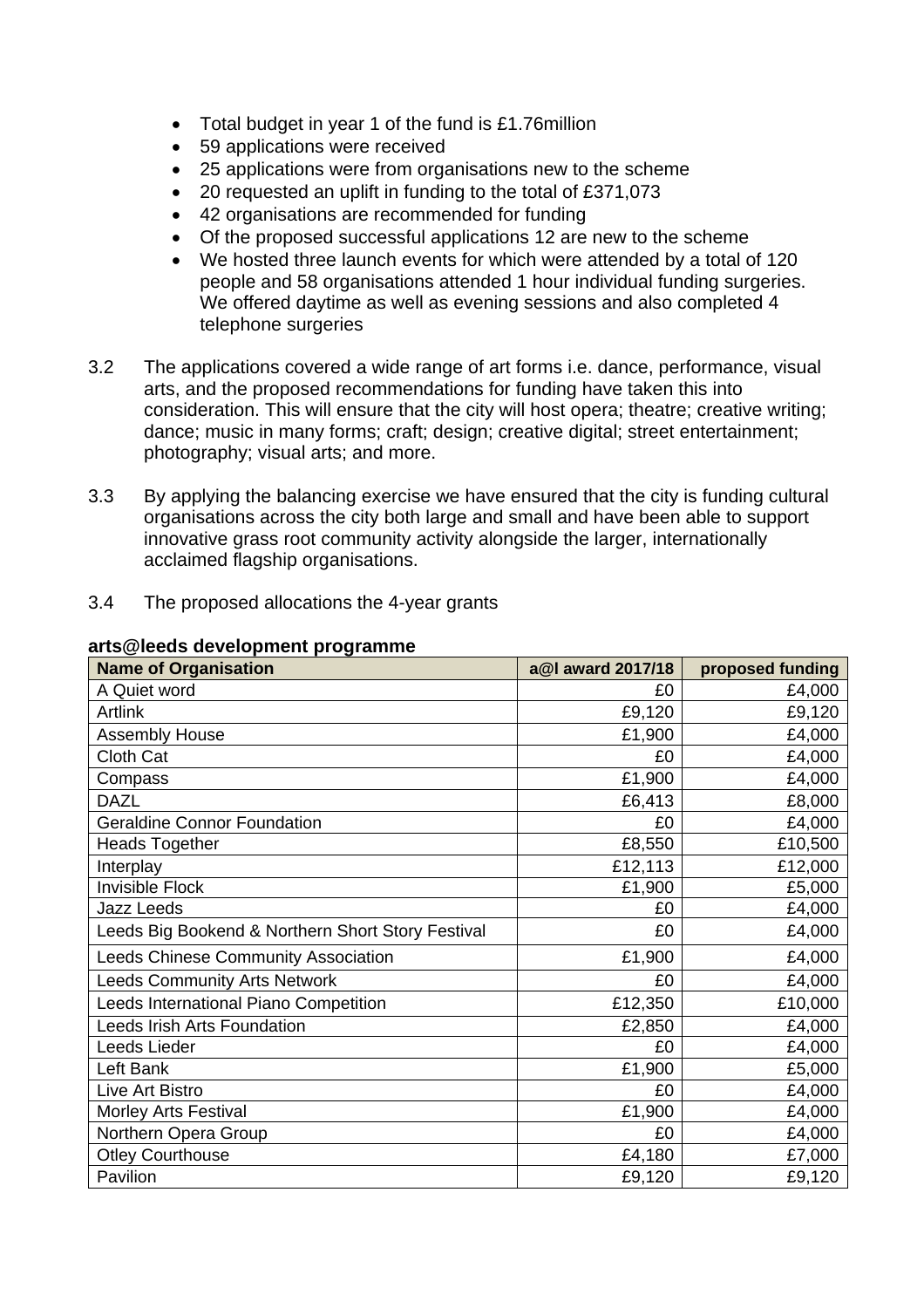| <b>Pyramid of Arts</b>         | £0      | £7,500  |
|--------------------------------|---------|---------|
| <b>RJC</b>                     | £11,875 | £11,875 |
| Saa-UK                         | £15,675 | £15,675 |
| Skippko                        | £4,560  | £4,560  |
| Slung Low                      | £5,225  | £8,000  |
| Space 2                        | £3,040  | £7,000  |
| The Leeds Library              | £0      | £4,000  |
| Theatre Company Blah Blah Blah | £7,600  | £5,000  |
| <b>Thought Bubble</b>          | £1,900  | £4,000  |
| Transform                      | £0      | £4,000  |
| <b>Tutti Frutti</b>            | £1,900  | £4,000  |

### **arts@leeds investment programme**

| <b>Name of Organisation</b> | a@I award 2017/18 | proposed funding |
|-----------------------------|-------------------|------------------|
| <b>East Street Arts</b>     | £28,500           | £45,000k         |
| Leeds Grand                 | £152,000          | £105,000k        |
| <b>Northern Ballet</b>      | £211,850          | £200,000         |
| Opera North                 | £484,500          | £465,000         |
| <b>Phoenix Dance</b>        | £61,750           | £61,750          |
| <b>PSL Tetley</b>           | £43,700           | £45,000          |
| West Yorkshire Playhouse    | £598,500          | £588,665         |
| <b>Yorkshire Dance</b>      | £49,400           | £51,000          |

3.5 The information contained in Appendix 1 is exempt under Access to Information Rule 10.4(3) as it contains information relating to the financial or business affairs of any particular person (including the authority holding that information). It lists the unsuccessful applicants to the arts@leeds scheme, many of whom are likely to apply to other sources for funding. It is considered that the public interest in maintaining the content of this appendix as exempt outweighs the public interest in disclosing the information.

## 3.6 **Relationship with Leeds Culture Strategy 2017-2030**

arts@leeds reflect the aims and objectives of the Culture Strategy and is a key tool in the delivery of it. arts@leeds scheme will enable delivery against the following four aims and objectives

- Change perceptions and attitudes towards culture and the arts, moving the focus from what they cost to what they create.
- Value and respect artists and creativity considering both vital to the growth and prosperity of Leeds and ensuring that they are promoted as part of our diverse economy.
- For the culture sector to grow and increase its contribution to Leeds' economy, by placing culture at the heart of the city's narrative
- For established cultural organisations to be resilient, and to create an environment where new cultural organisations can flourish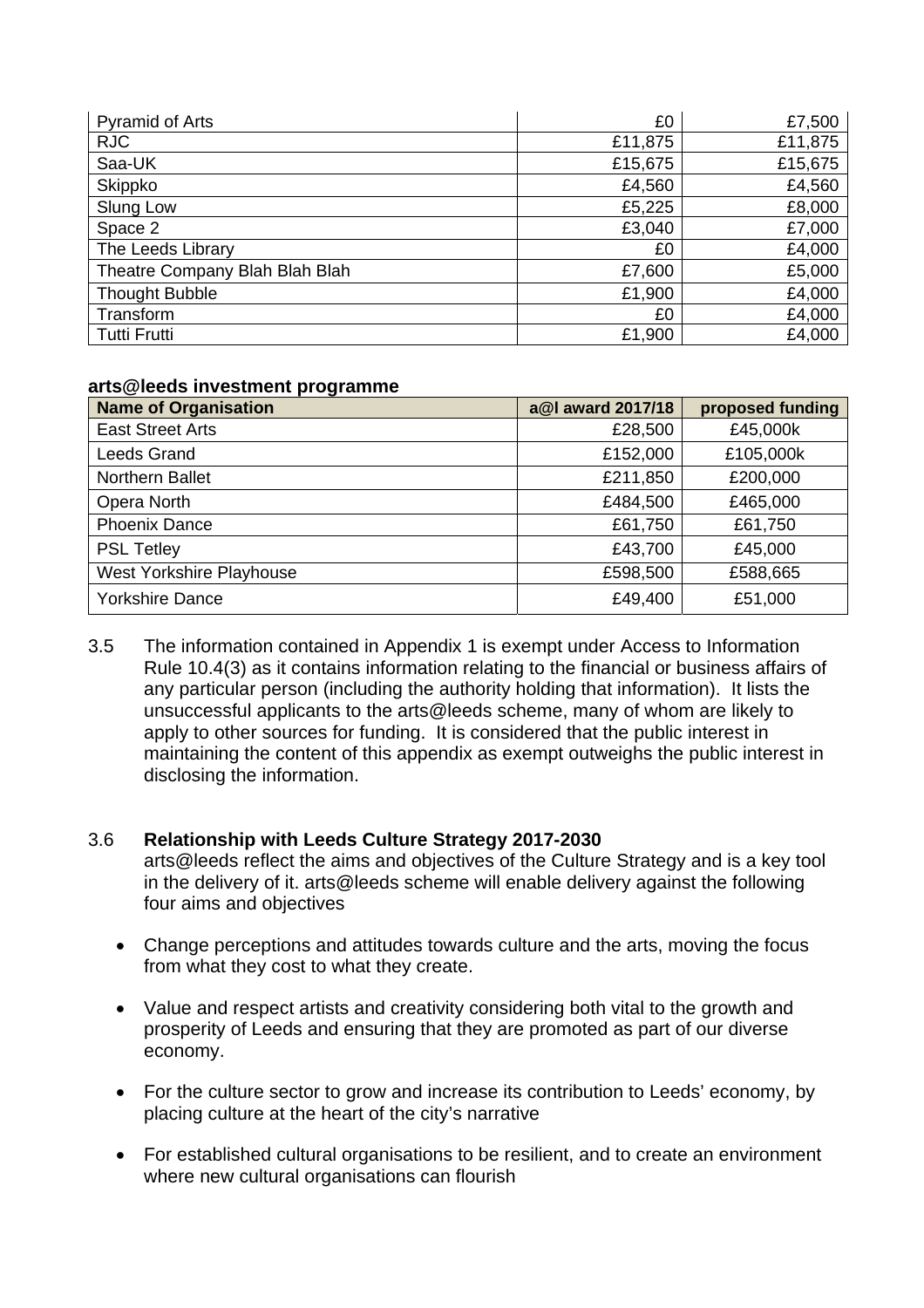## **4 Corporate Considerations**

## **4.1 Consultation and Engagement**

- 4.1.1 Throughout 2015-17 officers have regularly consulted with current grant holders and in response to feedback have made alterations to the scheme including the introduction of the three tiered programme.
- 4.1.2 Officers have also met with non-funded arts organisations, cultural organisations, Arts Council England, other local authorities, Voluntary Action Leeds, Leeds Community Foundation and will continue to do so.
- 4.1.3 The agreement to enter into a 4 year grants scheme, including details of the scheme and timescales was agreed at Executive Board in July 2017.
- 4.1.4 Potential applicants were invited to both introductory seminars on the new scheme, and to 1-1 discussions with officers in advance of applying.
- 4.1.5 Following a rigorous period of assessment (three stages) by officers, the final recommendations were made following extensive consultation with the Portfolio Holder.

Stage 1 the application was assessed to see if it was eligible to fit the criteria and if the application form was fully completed.

Stage 2 applications were read and assessed using the arts@leeds assessment template.

Stage 3 the applications were then reviewed to ensure a portfolio balance. (The Portfolio Holder took no part in discussion regarding Leeds International Piano Competition where she has an identified conflict of interest.)

# **4.2 Equality and Diversity / Cohesion and Integration**

- 4.2.1 Issues of equality and diversity, cohesion and integration are fundamental to the investment in the cultural and creative sector.
- 4.2.2 Cultural grants can support activity which can do much to tackle issues of equality and cohesion. All applicants needed to demonstrate how funding will support them remove barriers and how they will inspire communities. They also must supply data on their target audiences. This has been used to identify how well the proposed allocations support everyone in the city offering a balanced portfolio of activity across the city.
- 4.2.3 An Equality, Diversity, Cohesion and Integration Screening form has been completed for the scheme in July and is attached as an appendix.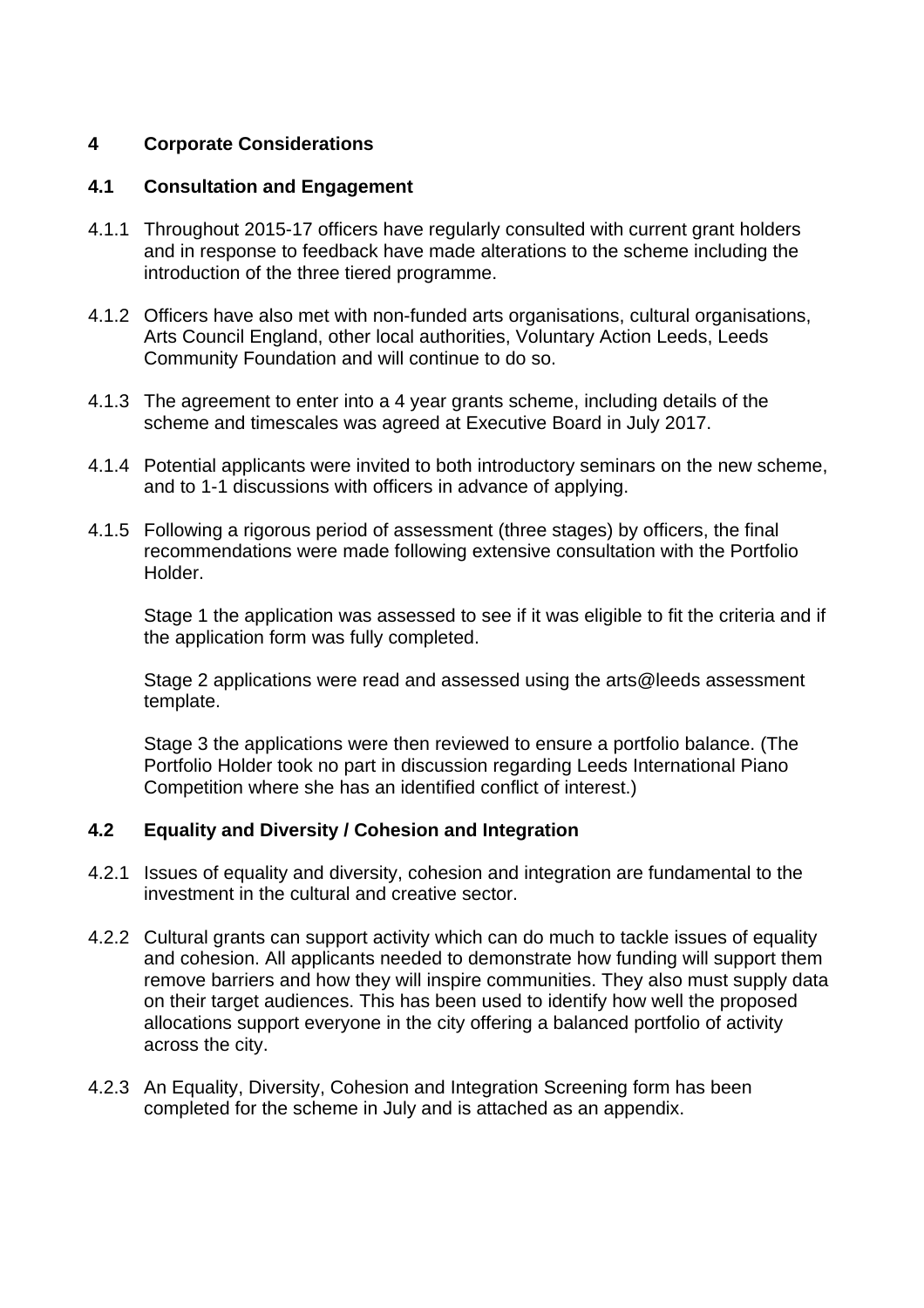# **4.3 Council Policies and Best Council Plan**

- 4.3.1 The cultural sector in Leeds is important to the economic strength of the city through employment and inward investment such as audience secondary spend. This supports the ambition for a strong economy and a compassionate city and in particular the Best Council outcome for people to 'enjoy greater access to green spaces, leisure and the arts'.
- 4.3.2 Culture Strategy for Leeds 2017-2030 the arts@leeds programme is one of the first responses to the aims, objectives and priorities set out in the new Culture Strategy and will be delivered in line with the values set out in that document.
- 4.3.3 Inclusive Growth By working with our colleagues in Employment and Skills as well as the commercial sector we will aim to support the creative sector to create more and better jobs. The scheme will help put our creative employers at the centre of the skills system and will work with education providers to address skills shortages and ensure all our funded organisations are implementing plans to pay a living wage.
- 4.3.4 Arts & Health (Health & Wellbeing)experiencing arts and culture can create a sense of wellbeing and transform the quality of life for individuals and communities. What is less well known is that every day the arts are having a significant impact on people's health in hospitals, health centres, GP practices and other healthcare settings within and throughout our communities. Through the culture programme we will ensure that provision will be given to develop creative activities to address this challenge.

## 4.3.5 Resilient Communities

As highlighted in the Best Council Plan Leeds is one of the fastest growing and diverse cities with people of different ages and from different backgrounds, cultures and beliefs. Through the arts@leeds programme participating organisations will be included in the multi-agency approach for the city's priority neighbourhoods, maximising our collective impact. As illustrated in the Culture Strategy there is sometimes a sense of division and difference, by working with organisations through the strategy values we aim to address issues such as xenophobia.

## 4.3.6Child Friendly City

The funding will work alongside the Child Friendly team to bring everyone together to make Leeds a child friendly city – a place where children are valued, supported, enjoy growing up, and look forward to a bright future. (The funding does not fund work in schools, but it does support out-of-school activity).

# 4.3.7 Breakthrough Projects

- Making Leeds the best place to grow old in Leeds has now been classified as an Age Friendly City by the World Health Organisation. Arts activity can assist in changing attitudes towards ageing; allowing ageing to be seen as a positive experience and emphasising the contribution that older people make to society as artists, participants and audience members.
- World class events and a vibrant city centre By supporting the creative sector through the scheme officers will be able to foster creativity and the development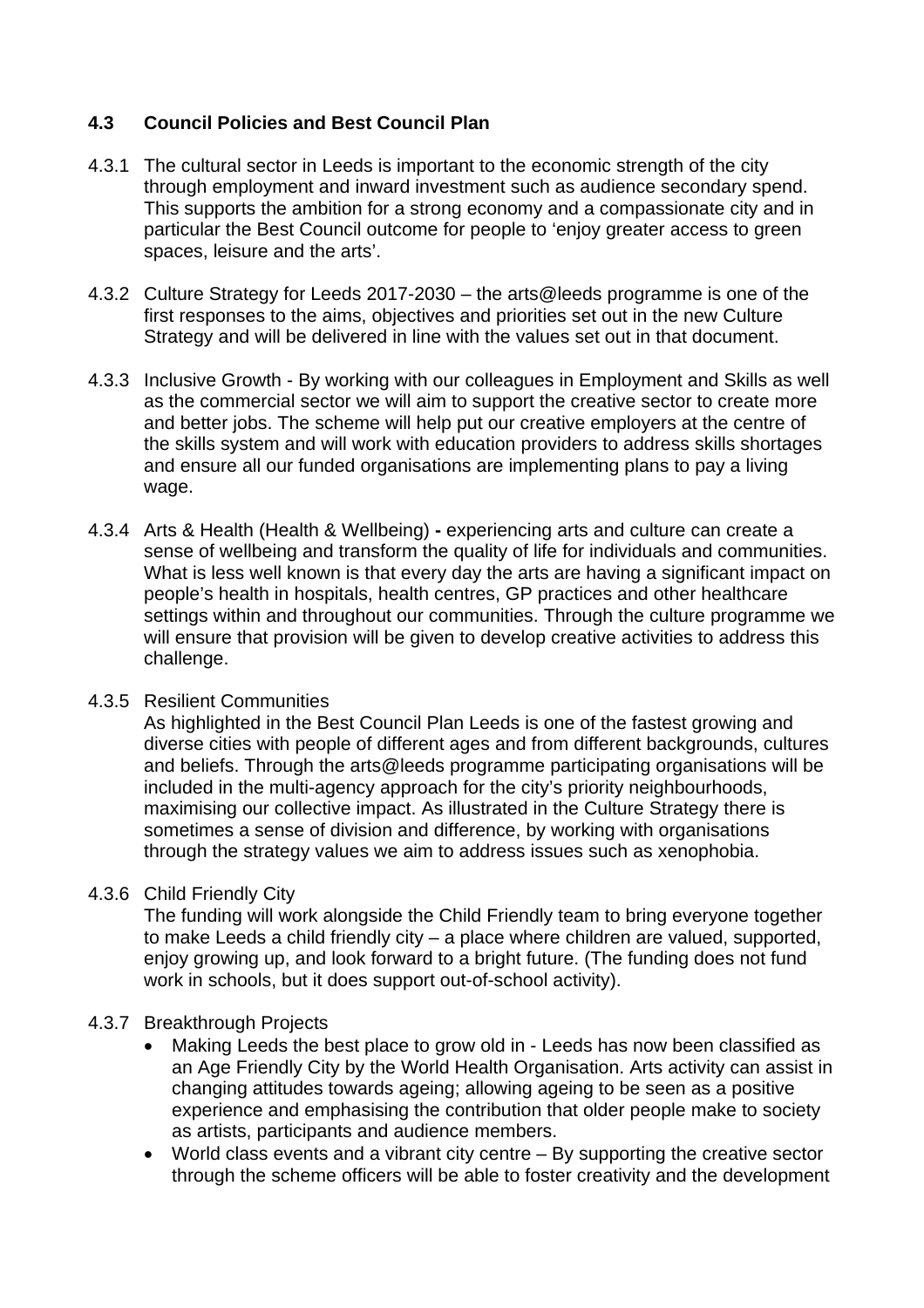of new work and opportunities for world class events and activity to be delivered in Leeds.

 More jobs, better jobs – working with Employment & Skills, the commercial sector, the universities and our larger organisations we will help address this by training, seminars for graduates, peer mentoring and support.

## **4.4 Resources and Value for Money**

4.4.1 All successful applicants are committed to provide data on actual take-up during the scheme. This will be requested annually and will be reported to the council in an annual arts@leeds statement including information on engagement and value for money.

## **4.5 Legal Implications, Access to Information and Call In**

- 4.5.1 All organisations will be assessed for any financial or legal risks before entering the programme and will be required to sign a funding agreement and submit their governance arrangements, their banking details and a register of interests to ensure probity.
- 4.5.2 In providing funding or other assistance to organisations, the Council will need to ensure that it complies with the European Commission's rules as to the provision of State aid in so far as those rules apply to the organisations and projects concerned.
- 4.5.3 This report is subject to Call In.
- 4.5.4 The information contained in Appendix 1 is exempt under Access to Information Rule 10.4(3) as it contains information relating to the financial or business affairs of any particular person (including the authority holding that information). It lists the unsuccessful applicants to the arts@leeds scheme, many of whom are likely to apply to other sources for funding. It is considered that the public interest in maintaining the content of this appendix as exempt outweighs the public interest in disclosing the information.

## **4.6 Risk Management**

- 4.6.1 Risks have been assessed during the application process, and will continue through the funding agreement, the annual monitoring, attending board meetings and events to ensure grants are spent appropriately. Checks will be in place and money will be requested to be returned if the organisation is deemed to be using it inappropriately.
- 4.6.2 Inevitably in a competitive grants programme the authority will need to manage the disappointment of some applicants. This is achieved by ensuring a robust application and assessment process and high quality communications. Organisations will also be directed to other potential sources of support.
- 4.6.3 Whilst this is a 4 year scheme there will be a two year review for all organisations in the scheme to ensure they are delivering on their agreed objectives.